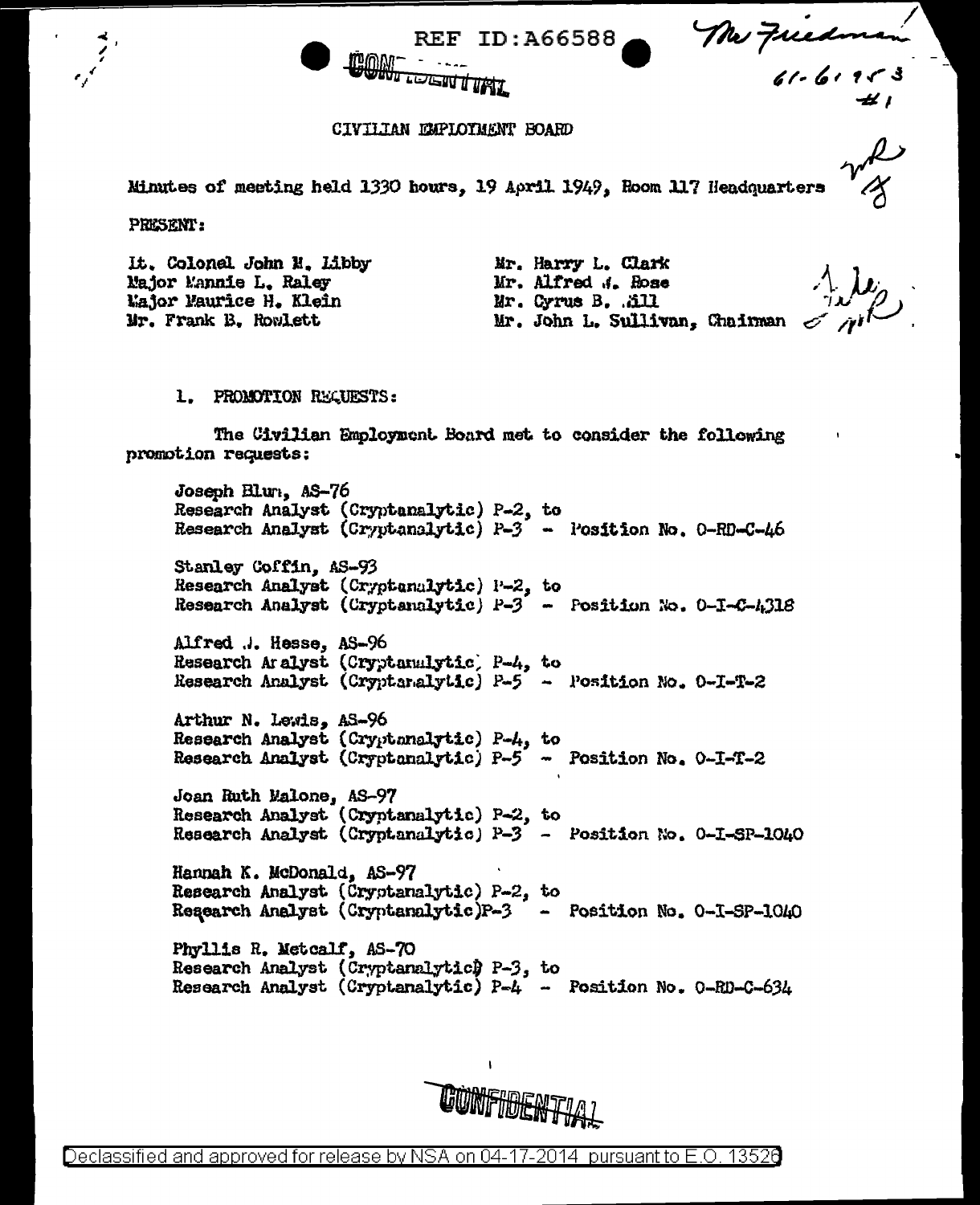



Civilian Employment Board - Minutes of Meeting 19 April 1949

George W. Morris, AS-97 Research Analyst (Cryptanalytic) P-3, to Research Analyst (Cryptanalytic) P-4 - Position No. 0-I-SP-976

Rose C. Rosen, AS-71 Historian. P-2. to Historian (National Defense) P-3 - Position No. 0-RD-470

Margaret A. Tribble. AS-93 Research Analyst (Cryptanalytic) P-2, to Research Analyst (Cryptanalytic) P-3 - Position No. 0-I-C-5533

The promotions were unanimously approved by the Board.

2. OTHER ITEMS DISCUSSED:

a. Mr. Sullivan stated that a new publication. "Civilian Personnel Administrative Letter." had been received from the Civilian Personnel Division, Department of the Army, and will be circulated to unit chiefs and personnel officers for information, comments and suggestions. This will be a periodic publication, possibly monthly, and it is requested that any significant information which could be mentioned in such a publication be forwarded to AS-61 for inclusion in future issues.

b. Fr. Sullivan made reference to the new Department of the Armv Civilian Personnel Regulation P2. In this regulation the Salary and Wage Administration realigns the position concept to a job concept. An Agency statement of policy for Salary and Wage Administration must be prepared and approved by the Chief, Army Security Agency, and published so that the entire civilian component will have complete knowledge of Salary and Wage administration within ASA. Mr. Sullivan stated he would circulate a draft of this policy to all members of the Board for comment. He asked for comments regarding a control of reorganization element to be included in the policy as it affects job allocation. He explained that position classification analysts are not and should not be concerned with control of organization or reorganization. The analysts are immediately concerned with job allocation concurrent with reorganization or organization, and should be present when discussion of organization realignment takes place.

Mr. Rowlett stated that he believes responsibility for such control rests with the Chief of the Agency, but that in his opinion control is necessary and should be strictly a Staff function. Mr. Clark stated that control should be delegated, and Mr. Rowlett disagreed. Mr. Sullivan said there should be some line between minor reorganization approved by unit chiefs, and those major changes requiring approval by a control body. Mr. Rowlett said that could not be done because there are no definite minor changes in an organization, and one man could not decide without going to the Chief of the Agency. Mr. Sullivan stated that when the draft of the statement of policy is circulated, comments on such control can be attached if desired.